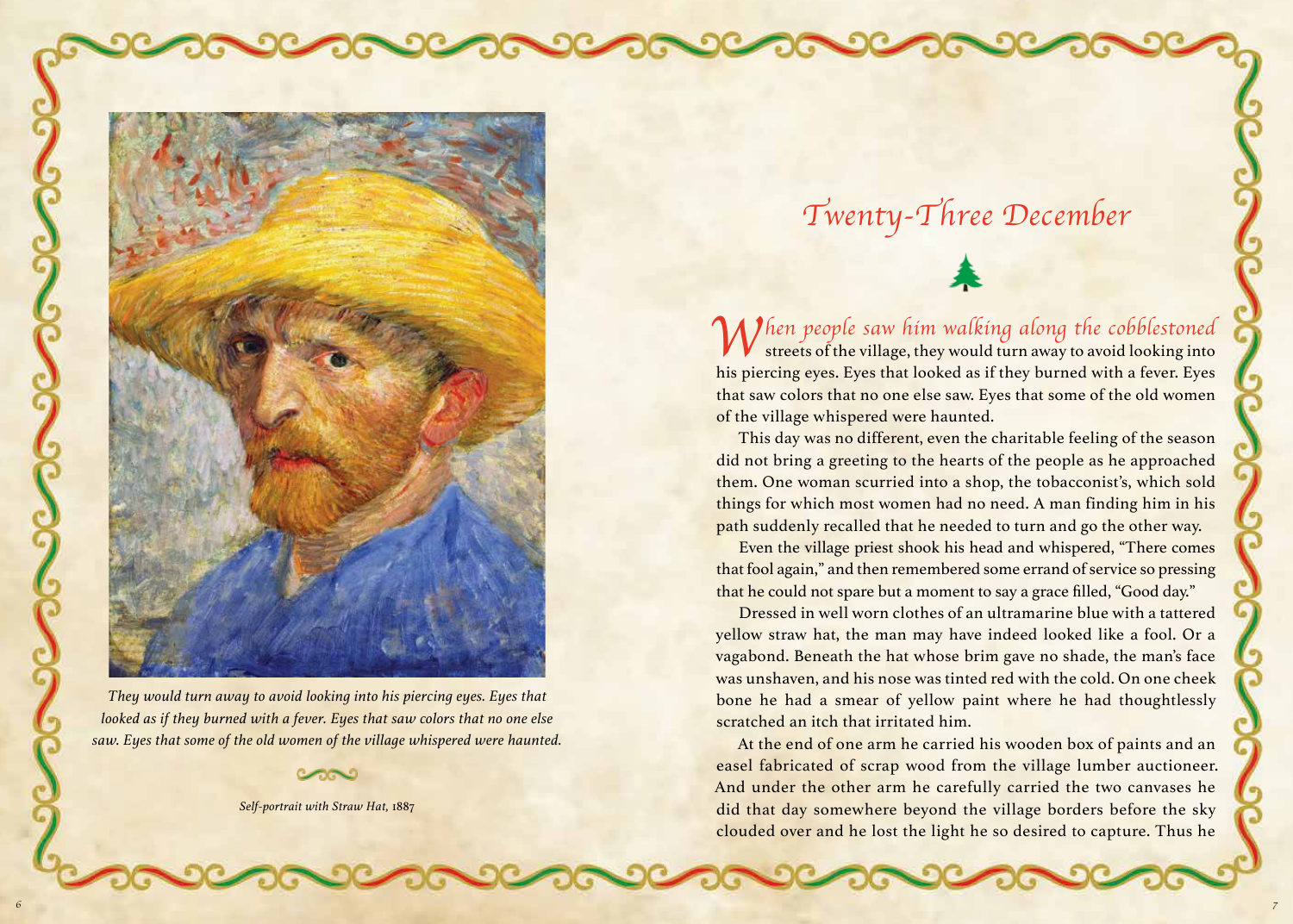Yet he needed to create. It was a discipline he had trained within himself. A habit he had nurtured. Paint everyday. At least one canvas. A landscape. A portrait. A still life. A *mise-en-scène*.

There was a hunger. That was what he had named it. And everyday he had to break the fast of that hunger.

He set up his easel, angled to reflect the light from the window. Opening his work case, he glanced over its contents. Many of the paint tubes were dented and rolled, most of the life squeezed out of them. His inventory of colors was severely lacking. He shuffled through them. Very few brights. Mostly earth colors — the umbers, the siennas, a tube of yellow ocher. These would do for what he had in mind.

One last canvas remained. He had been saving it for a landscape, yet today he would paint inside. And he would paint what was inside. An idea from the night before.

He prepared his palette — extruding the base colors onto the thin board, mixing one with another on an open spot to create a new tone. He gathered his brushes — the broad fans, the fine points. Holding the palette in his left hand, thumb securely clamped through its hole, the body of the board balanced on the table of his forearm, he wrapped the brushes in his extended fingers. Having stalled the tick of time with his habitual starting ritual, he addressed the waiting canvas.

White. An eternity of blankness from edge to edge. As he gazed at it, it seemed to glare back at him with a bold accusation. His mind fleeted to a thought. Was this blend of anxiety and anticipation like that that confronted God when He first looked upon the void? Did He also know what to do but feared where to start? The plan before Him, the outcome already foreseen, and yet the moment of the very beginning hesitant.

The canvas continued to stare back at him. He sought the idea he had at the de Groot's the night before. The gloom and grace of the space. He desired to create a portrait of a family of the lower class. The workers, the people who supported the lives of those so often painted by the greats in the past — the subjects of history. The kings and queens and princes within the gold leaf frames. Even Rembrandt, the master who was a fellow countryman of his, although he proceeded Vincent by hundreds of years, tended to paint the wealthy, hiding them in classical and biblical scenes.



*When they would arrive, they would go on the wall above his bed — hung there to inspirit his sleep. He eagerly awaited them.*

## *Bedroom in Arles,* 1889

No. Vincent wanted to capture the common people. And in the de Groots he believed he had found the ideal subjects. The work worn hands of the men. The wearied heart of the matriarch, reflected in her face. The need to provide when, day in and day out, there was little to give. The boiled potatoes in the bowl, wan and not enough. And yet, the eager reach of the forks, men and women and children around the small table gathered.

The children. It all came back to him.